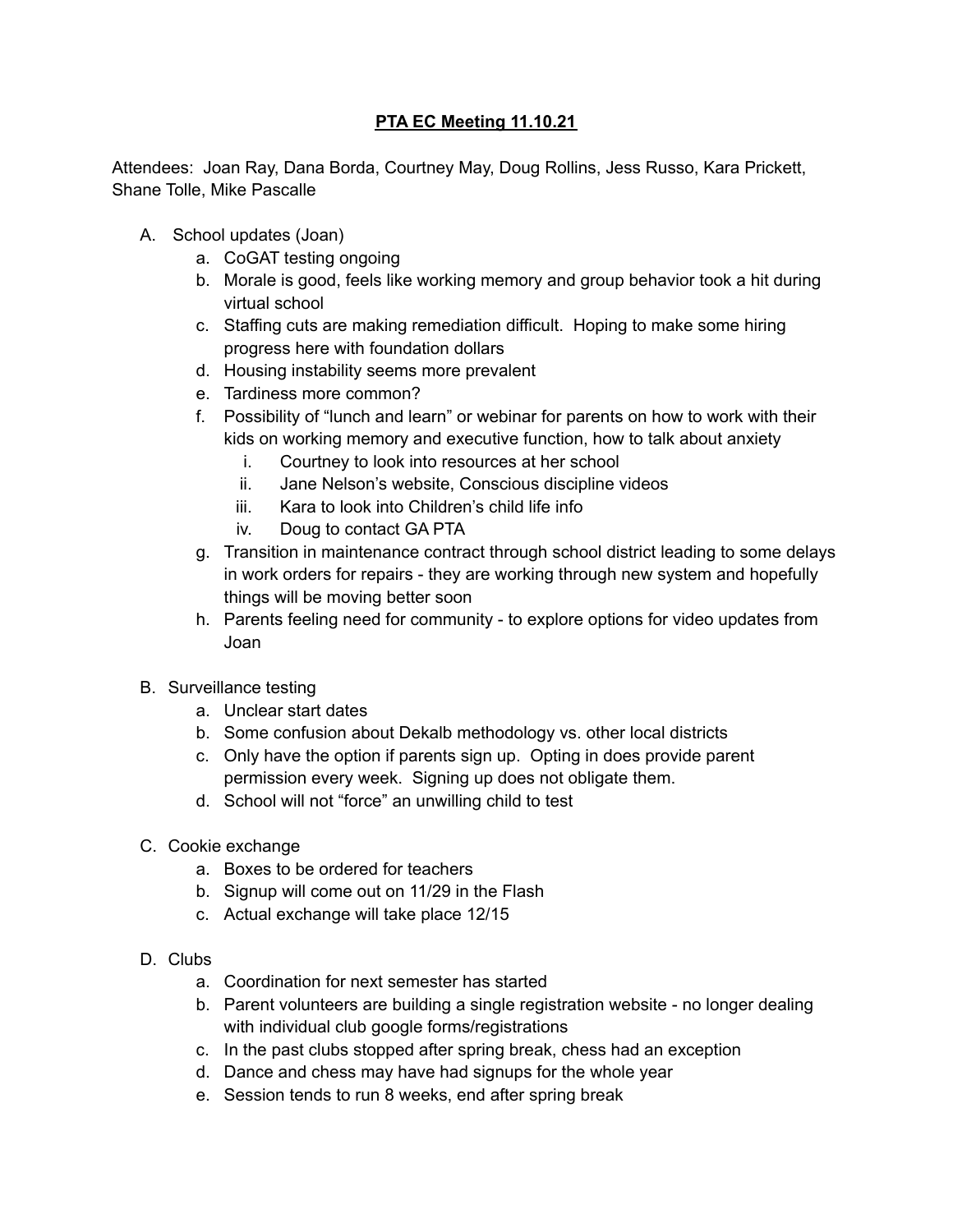- i. Could start 2nd week in Jan or after MLK (Sarah & Courtney to look at calendar)
- ii. Need to over communicate with parents so there are not transportation/childcare gaps
- f. Kid's TV hoping to come in person
	- i. Some concern about appropriate supervision and care of school property
	- ii. Wasn't a big draw 1st semester
- g. More than ~100 kids on any given day gets tough to accommodate
	- i.
- E. Love fund
	- a. To put in the Flash 11/29
	- b. Courrier flyers 12/2 and 12/9
	- c. Deadline for submission 12/13
	- d. Cash/envelope stuffing sometime/card signing around 12/16. Jess to send some date options
- F. Grounds clean up
	- a. Great participation
	- b. District will hopefully come clean up remaining mulch and replace with playground wood chips
	- c. We have some PTA funds that could cover remaining pinestraw needs Doug to reach out to Maria Locke to see if she wants to lead
- G. Book Fair
	- a. Virtual again, ready to go. Jonna leading
	- b. 11/29-12/3 through Little Shop of Stories
	- c. Flash notification next Monday
- H. Foundation updates
	- a. Exceeded fundraising goals ~100K
		- i. Donor party 11/13 at DeVries's house
	- b. Cantilevered covers in amphitheater and playground
	- c. Outdoor classroom furniture in amphitheater
	- d. Vaccine clinic seems less necessary since access doesn't seem to be a problem
	- e. Instructional help:
		- i. Reading/writing/math remediation near-term goal
		- ii. Replacing science teacher longer term goal
- I. Auction Planning
	- a. Art projects are ongoing
	- b. Sarah & Claire are heading up, only 7 classes without dedicated volunteer and Ms. Mcafferty feels like she can handle those